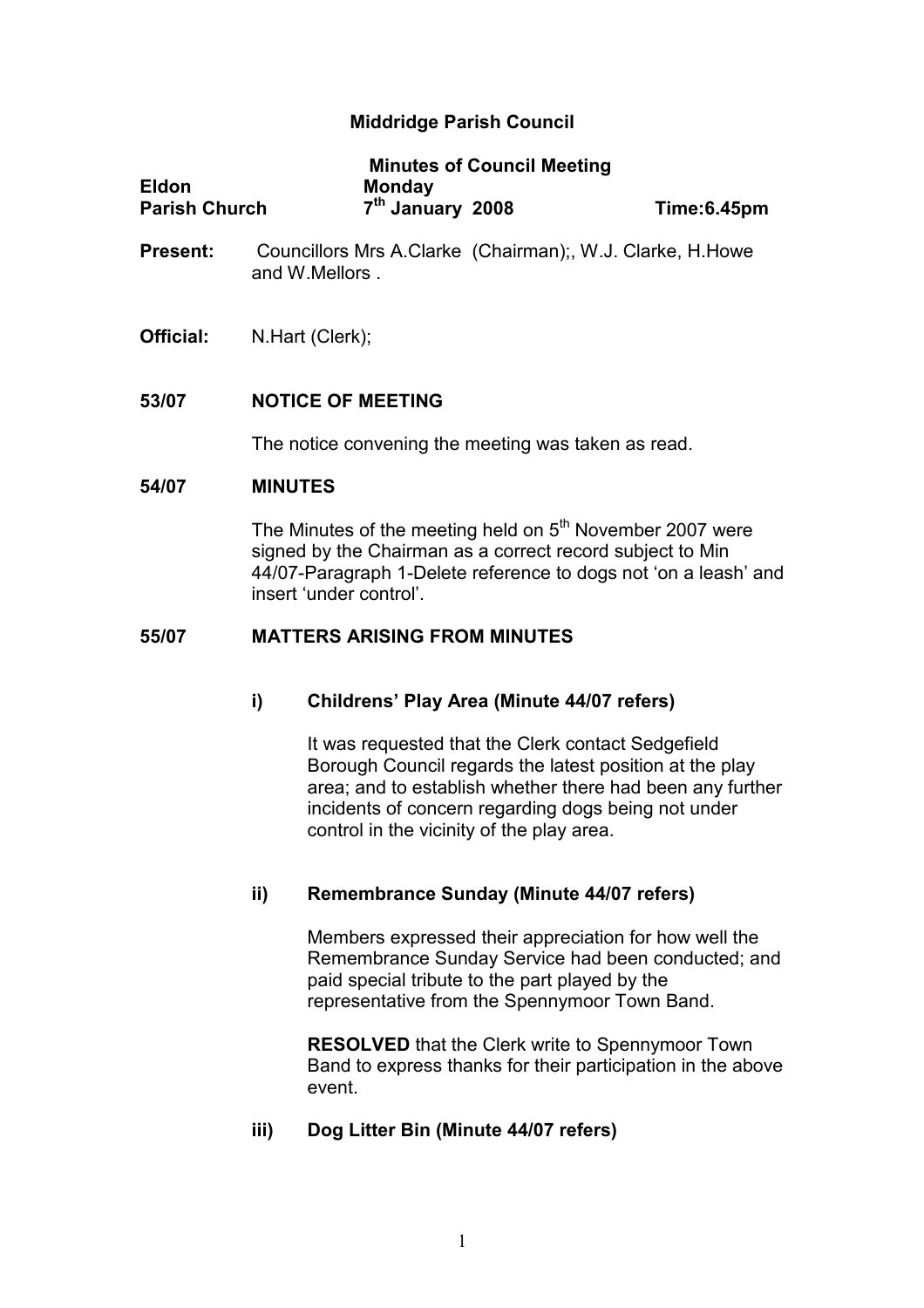Members made reference to the dog litter bin sited at Middridge Docks, which in its present location could be seen as encouraging unauthorised use across private land. It was therefore suggested that it be relocated beyond the boundary of the nearby houses by Councillor Howe; and that the Clerk thereafter advise Sedgefield Borough Council.

# iv) National Tree Week

The Clerk advised that the Council's participation in National Tree Week had been approved by Durham County Council; who had confirmed that the Council would be eligible for grant funding in the region of £95 provided all associated paperwork/claim forms were complete by the year end. It was requested therefore that the Clerk confirm with Lyndhurst Nurseries an order for three Holly Trees and a Weeping Birch; to be planted some time in February or at least before the financial year end.

The Chair suggested that the Weeping Birch would be a fitting commemoration of the celebration of 25 years of the Parish Council (see later item on the agenda).

**RESOLVED** that the Clerk arrange the appropriate order with Lyndhurst Nurseries and that arrangements for the tree planting be done in consultation with the Chairman with regard to their preferred location for planting.

## v) Computer Repair

Councillor Howe advised that he had received an invoice for £50 in respect of repair of the Parish's computer. It was proposed that this invoice be added to the approved accounts for payment schedule (item 6 on the agenda).

## 56/07 PARISH PRECEPT 2008/2009

Consideration was given to the Parish Precept for 2008/2009 based on the latest available financial information with regards to the Parish Council's accounts.

RESOLVED that the Parish Precept for 2008/2009 be set at £5,500.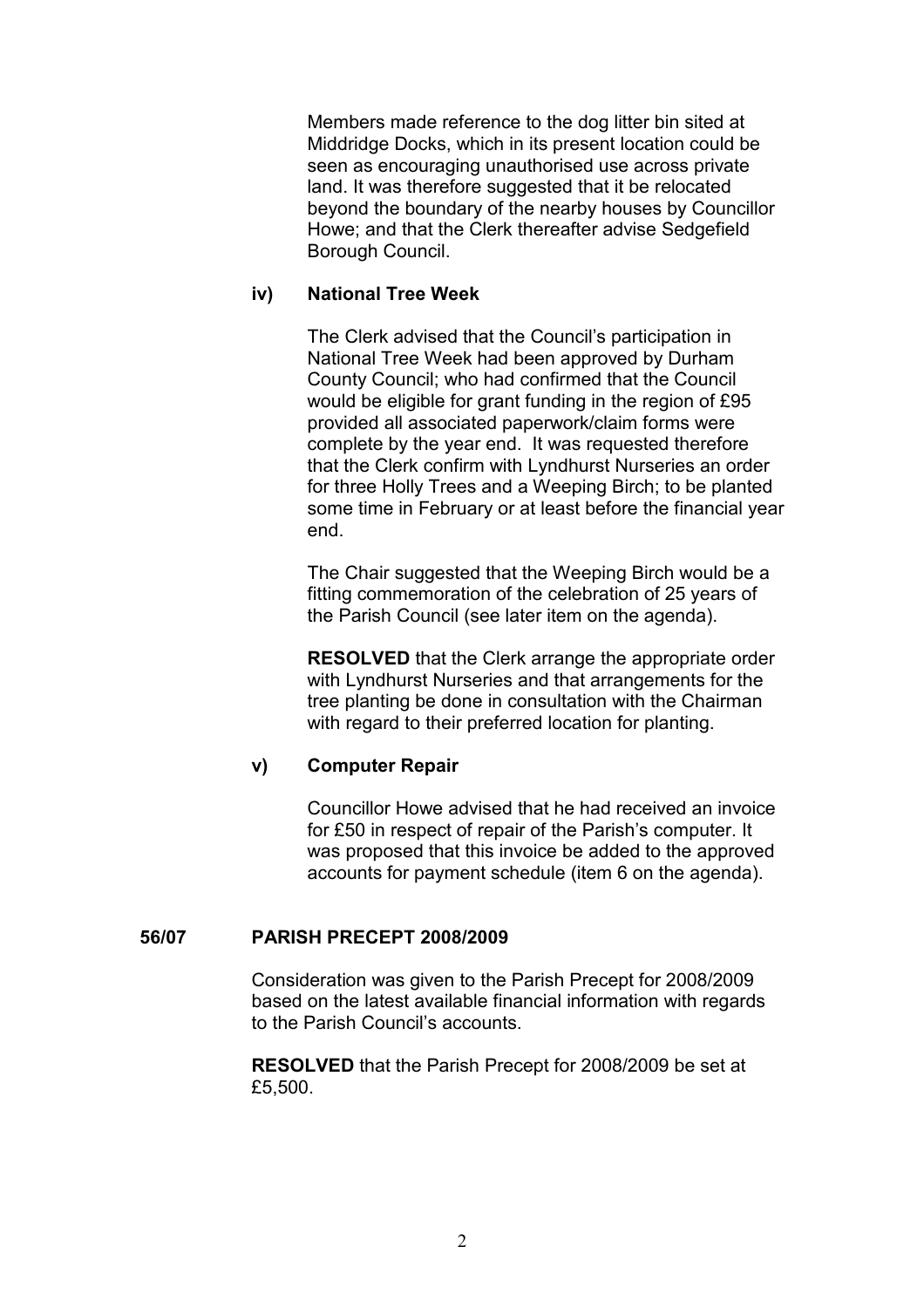## 57/07 ACCOUNTS FOR PAYMENT

Members considered a schedule of Accounts for Payment; together with the following additional invoices:-

| -I.Wood | Computer Repair | £50.00 |
|---------|-----------------|--------|
|---------|-----------------|--------|

 Members referred to the presented invoice from Npower and requested clarification as to whether the invoice did relate to electricity used for Christmas tree lighting; or whether it could relate to street lighting columns which could in fact be outside of the Parish boundary. It was therefore proposed that payment of this invoice be deferred pending confirmation from Npower as to the exact energy source of the presented invoice.

## RESOLVED that:-

 1. The following accounts be approved for payment, together with the additional invoice presented to Councillor Howe from Mr I.Wood in respect of computer repairs :-

| Parish Paths        | £1233.75 |
|---------------------|----------|
| Supply of Xmas Tree | £55.00   |
| Salary              | £175.00  |
| Postage             | £3.00    |
|                     |          |

2. Payment of the invoice received from Npower be deferred pending confirmation from Npower as to the exact energy source of the presented invoice.

## 58/07 GROUNDS MAINTENANCE & GENERAL REPAIRS

i) Grounds Maintenance Contract

Consideration was given to the award of contract for the Parish Council's Grounds Maintenance Contract for 2008/9.

RESOLVED that the contract be awarded to C.E.W. in accordance with the submitted terms and conditions.

ii) Maintenance of Bus Shelters/Adjacent Seating

The Clerk advised that JWS had carried out an inspection of the condition of the wooden bench seat adjacent to the stone bus shelter; and had reported that they considered the seat to beyond reasonable repair. It was possible that they may be able to locate a reasonable replacement bench seat and it was requested that the Clerk obtain details and report back to the next meeting.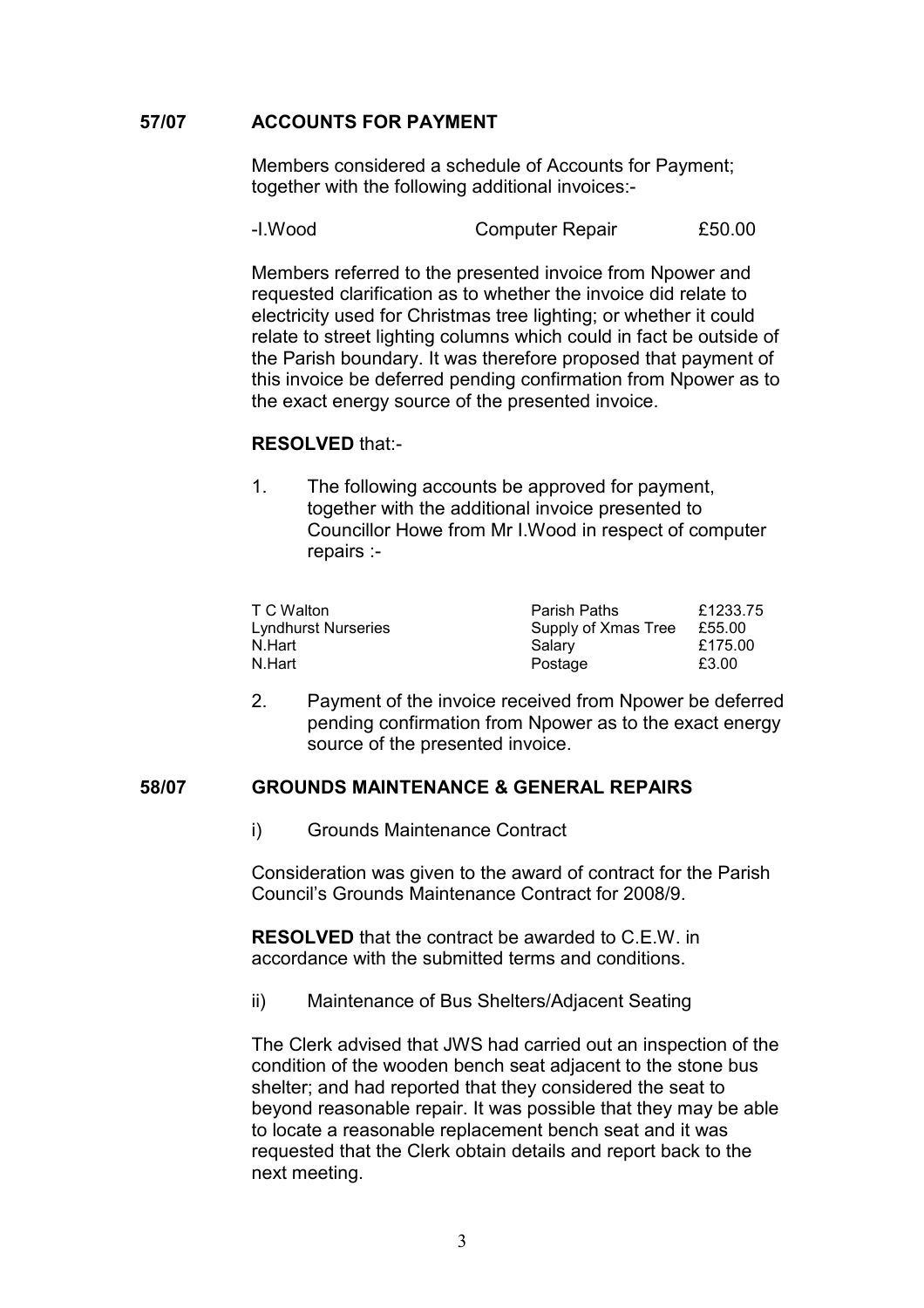iii) Parish Paths Partnership 2008/2009

Consideration was given to participation within Durham County Council's Parish Paths Partnership for 2008/2009 following receipt of the contractors quotation for the works.

The Chair referred to the condition of footpath no. 20 (Eldon) which had not as yet been reinstated satisfactorily. It was noted that indication had now been received that Alice Gull (DCC Enforcement Officer) would be now looking into the matter.

RESOLVED that an application for grant funding be submitted to DCC in respect of participation in the Parish Paths Partnership for 2008/2009 based on the estimated costs received from the Council's contractor.

## 59/07 GENERAL CORRESPONDENCE

The following correspondence was noted:-

- i) Sedgefield Borough Council Arts Development Grant Scheme
- ii) County Durham Fire and Rescue Service-Consultation Event
- iii) Sedgefield Borough Council-Climate Change Strategy 2007-2012

## 60/07 PLANNING APPLICATIONS

Consideration was given to planning applications received since the last meeting; summarised as follows:-

- i) Creation of 2 No. Disabled Car Parking Spaces Adjacent Village Hall.
- ii) Siting of Temporary Tractor Storage Container, 11 Middridge Farms

RESOLVED that no objections to the application be recorded.

# 61/07 MIDDRIDGE PARISH COUNCIL-25 YEARS ANNIVERSARY

Consideration was given to commemoration of the 25<sup>th</sup> Anniversary of Middridge Parish Council during 2008. The Chair suggested that the Weeping Birch (ordered as part of National Tree Week) would be a fitting commemoration of the celebration of 25 years of the Parish Council.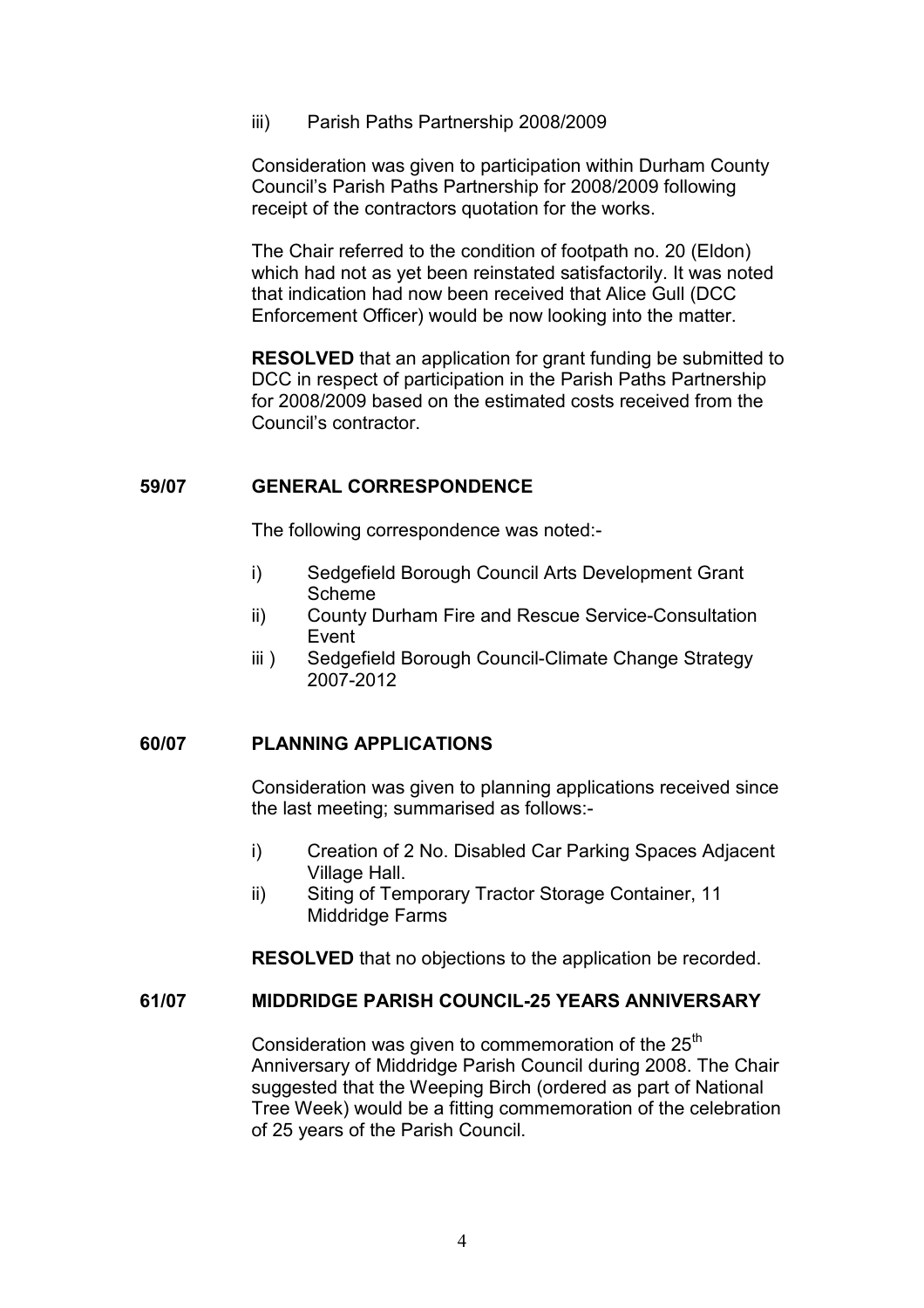Members also made reference to the need to carry out the required maintenance to the Millennium hedge; and it was suggested that the Clerk contact Roger Lowe at Sedgefield Borough Council to enlist the volunteer rangers support.

## 62/07 CHILDREN'S PLAY AREA

Consideration was given to receipt of the Borough Council's inspection report of the Children's Play Area facility.

 It was proposed that the play equipment contractor be contacted with regard to the findings in relation to the multi play facility. Members referred to the monthly inspection carried out of the facility and the fact that there had been no reported accidents on site.

RESOLVED that the report be noted and the appropriate action be carried out as outlined.

## 63/07 ADDITIONAL ITEMS

- i) Members were advised of the recent discovery, and subsequent action, taken by Councillor Makinson upon being alerted to discarded syringes to the rear of the Village Hall.
- ii) Action taken by Councillors Howe and Makinson to obstruct unauthorised access of the footpath at Middridge Docks was noted.
- iii) Reference was made to the desire, but inherent difficulties, in securing improvements to the Christmas lighting with due regard to associated financial costs and other practicalities.
- iv) Byerley Park-School Governor

A request had been received from DCC for Councillor Howe's nomination to the above School Governorship to be reconfirmed.

RESOLVED that Councillor Howe be nominated to the above School Governorship.

v) Reference was made to the Mayor of Sedgefield Borough Council's charity fund raising. It was suggested that a donation of £20 be made to the Mayor's charity.